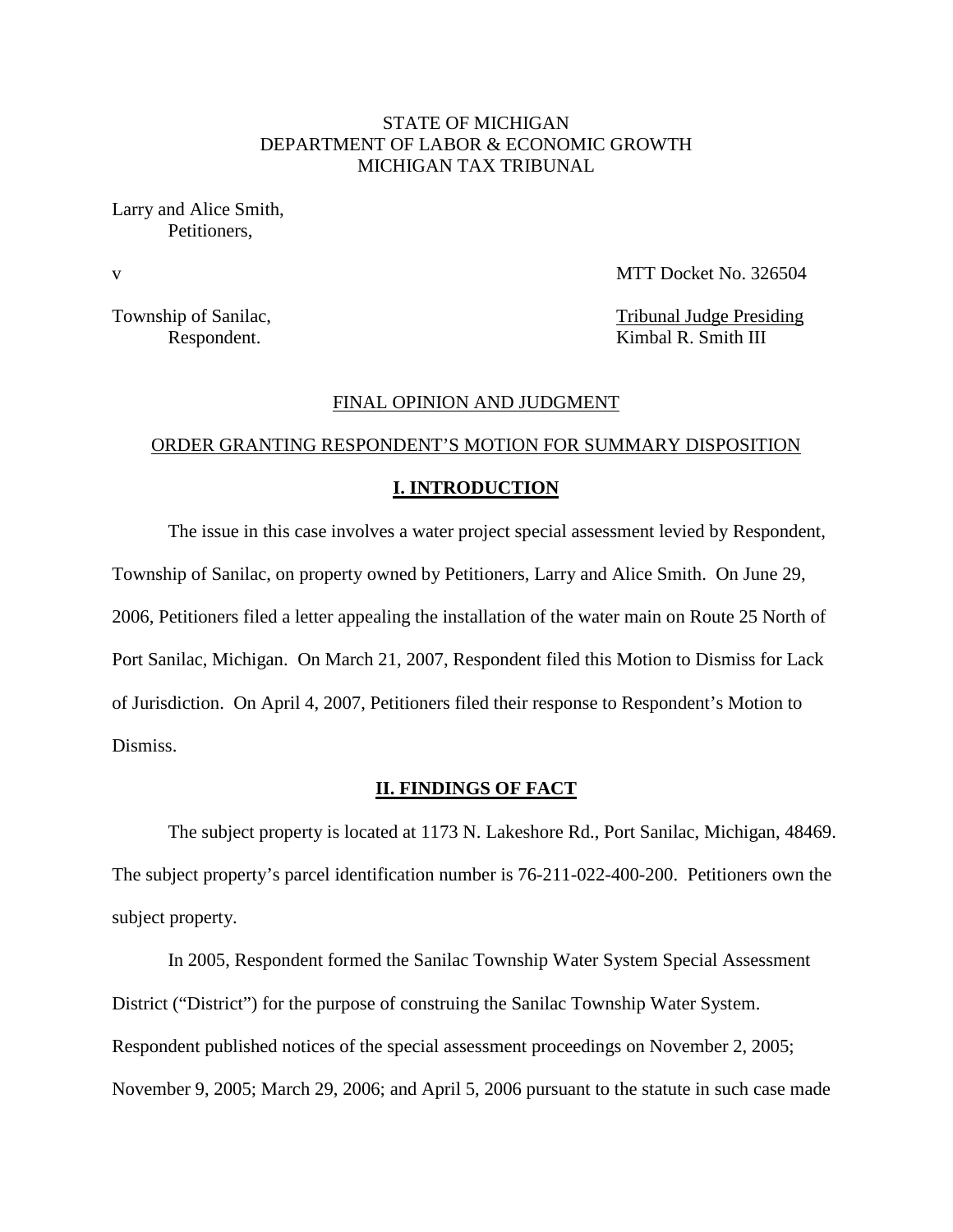MTT Docket No. 326504 Page 2 of 12

and provided in the Sanilac County News. Additionally, Respondent mailed a Notice of Public Hearing to Petitioners on November 1, 2005 and March 30, 2006 (Respondent's Motion exhibit Two and Four). Petitioners failed to attend the special assessment hearing held to confirm the special assessment roll. Petitioners were aware of the special assessment proposal and the pendency of the construction of the Sanilac Township Water System project.

## **III. RESPONDENT'S CONTENTIONS**

Respondent contends that: (i) pursuant to MCL 205.735(2), for the Tribunal to acquire jurisdiction over this dispute, Petitioners were required to protest the special assessment at the hearing held for the purposes of confirming the special assessment roll; (ii) the Sanilac Township Board confirmed the Sanilac Township Water Special Assessment District assessment roll at a hearing held on May 30, 2006; (iii) Petitioners failed to protest the special assessment at the hearing or anytime prior to the hearing; (iv) Respondent complied with all statutory notice requirements by mailing notices of the public hearings to Petitioners and publishing the notices in the Sanilac County News. Respondent filed affidavits from the Township Clerk attesting to compliance with these notice requirements and also filed copies of the published notices; (v) "...57 taxpayers ... protested their assessment at or before the May 30, 2006 hearing"; and (vi) Petitioners filed their small claims Petition on July 24, 2006.

#### **IV. PETITIONERS' CONTENTIONS**

In support of their position, Petitioners contend that: (i) whether the Tribunal has jurisdiction over this appeal is a question of fact and it is not an appropriate matter for summary disposition; (ii) any obligation to protest the special assessment is contingent upon Petitioners receiving notice of the special assessment under MCL 211.744; (iii) Petitioners contend that they never received actual, personal notice of the proposed special assessment; (iv) while there is a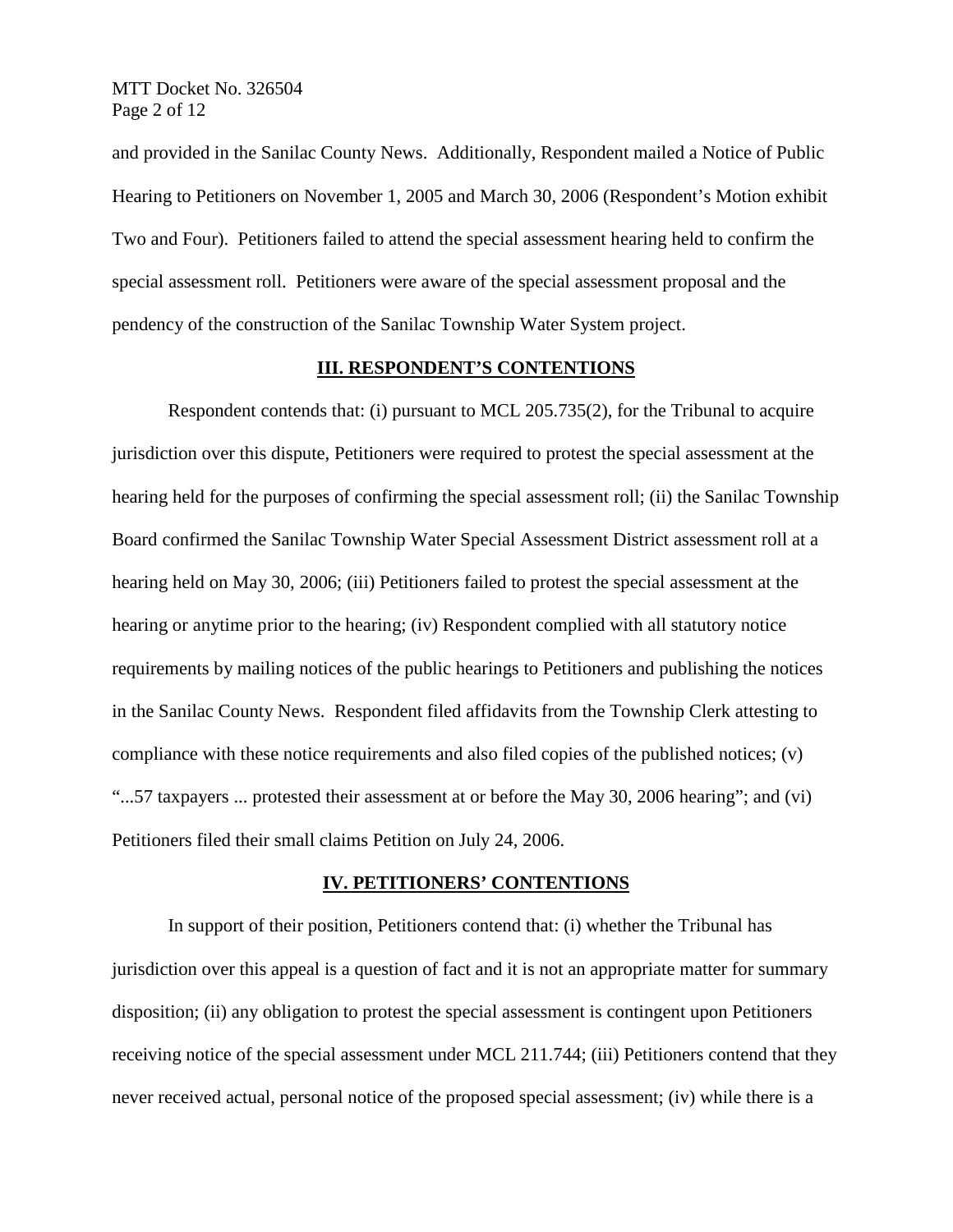MTT Docket No. 326504 Page 3 of 12

presumption that mailed notices were received, the fact that Petitioners are contending lack of receipt means that the issue is a fact question; (v) the mailed notices were insufficient to apprise Petitioners of any obligation imposed on them and failed to satisfy MCL 211.741; (vi) the notices failed their essential purpose: they failed to reasonably convey necessary information and did not give fair notice to the recipient; (vii) notices mailed by Respondent describe the assessment district as a 12-inch water main along M-25 and an 8-inch water main on side roads east of M-25, the descriptions of the properties included within the special assessment district amount to four pages of metes-and-bounds descriptions, and only those parcels not included in the district are identified by the tax identification numbers; (viii) both parties were aware that the subject property was not located along Michigan Highway 25 (hereinafter "M-25") and hence Petitioners were reasonable and justified in their belief that the special assessment district would not affect them; (ix) the special assessment district zig-zags along and around the boundaries of various parcels without a clear delineation of what areas are included within the special assessment district; (x) it would not be reasonable for Petitioners to assume that the subject property was included within the special assessment district; (xi) even if the notices were properly mailed, the notices were insufficient to apprise Petitioners of any obligation; (xii) even if the notices were received, there was nothing contained within them to grab Petitioners' attention; (xiii) "[t]he Petitioners were aware and cognizant of the earlier gas-line project, and it influenced their perception also of the proposed and pending District Project...The gas-line project was a utility project. The District Project is a utility project. Both were installed or to be installed along M-25. The costs of the gas-line project did not result in a special assessment against [the subject] Property. Should, then, the costs of the District Property have been anticipated by the Petitioners to result in a special assessment against [the subject] Property? To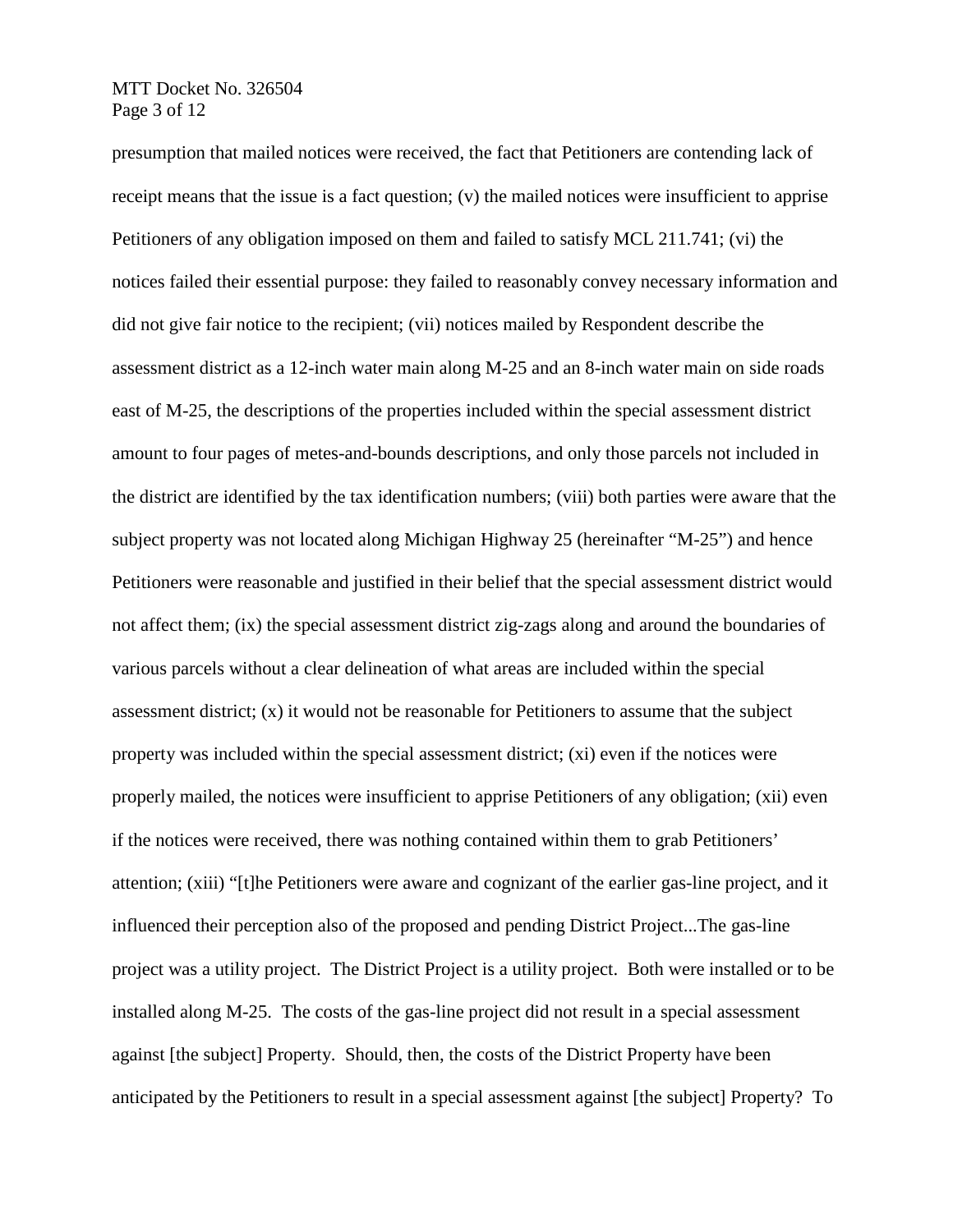MTT Docket No. 326504 Page 4 of 12

the undersigned, it most certainly does not seem so."; and (xiv) Petitioners paid little attention to the special assessment project because they did not perceive any benefit to them.

## **V. APPLICABLE LAW**

A. Motion for Summary Disposition pursuant to MCR 2.116(C)(4).

While Respondent's motion is captioned a motion to dismiss, the Tribunal will treat it as a Motion for Summary Disposition pursuant to MCR 2.116(C)(4). This Rule states that a Motion for Summary Disposition is appropriate where the "...court lacks jurisdiction of the subject matter." MCR 2.116(C)(4). When presented with a motion for summary disposition pursuant to MCR 2.116(C)(4), the Tribunal must consider any and all affidavits, pleadings, depositions, admissions, and documentary evidence submitted by the parties. MCR 2.116(G)(5). In addition, the evidence offered in support of or in opposition to a party's motion will only be considered to the extent that the content or substance would be admissible as evidence to establish or deny the grounds stated in the motion. MCR  $2.116(G)(6)$ . A motion for summary disposition pursuant to MCR 2.116(C)(4) is appropriate where the plaintiff has failed to exhaust administrative remedies. *Citizens for Common Sense in Government v Attorney General*, 243 Mich App 43; 620 NW2d 546 (2000). Furthermore:

A motion under MCR 2.116(C)(4), alleging that the court lacks subject matter jurisdiction, raises an issue of law. The issue of subject matter jurisdiction may be raised at any time, even for the first time on appeal. *McCleese v Todd*, 232 Mich App 623, 627; 591 NW2d 375 (1998) ("Lack of subject matter jurisdiction may be raised at any time."); *Phinney v Perlmutter*, 222 Mich App 513, 521; 564 NW2d 532 (1997) ("Although the jurisdictional issue here was never resolved by the trial court, a challenge to subject-matter jurisdiction may be raised at any time, even for the first time on appeal."). When a court lacks jurisdiction over the subject matter, any action it takes, other than to dismiss the case, is absolutely void. *McCleese*, 232 Mich App at 628; 591 NW2d at 377. The trial court's determination will be reviewed de novo by the appellate court to determine whether the pleadings demonstrate that the defendant was entitled to judgment as a matter of law, or whether affidavits and other proofs show that there was no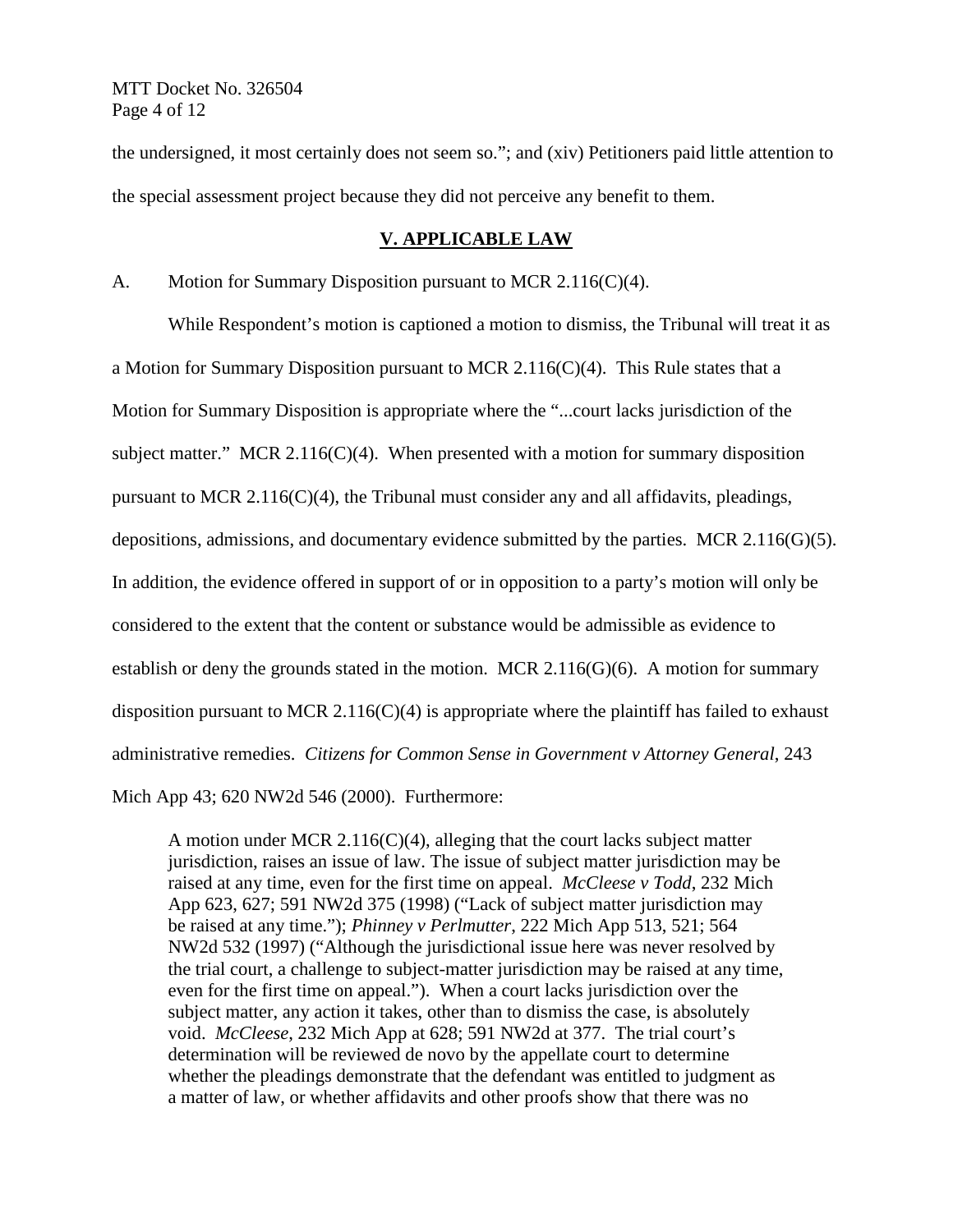genuine issue of material fact. *See Cork v Applebee's of Michigan*, *Inc*, 239 Mich App 311; 608 NW2d 62 (2000) ("When reviewing a motion for summary disposition under MCR 2.116(C)(4), we must determine whether the pleadings demonstrate that the defendant was entitled to judgment as a matter of law or whether the affidavits and other proofs show that there was no genuine issue of material fact."); *Walker v Johnson & Johnson Vision Products*, *Inc*, 217 Mich App 705; 552 NW2d 679 (1996); *Faulkner v Flowers*, 206 Mich App 562; 522 NW2d 700 (1994); *Department of Natural Resources v Holloway Construction Co*, 191 Mich App 704, 478 NW2d 677 (1991).

1 Longhofer, Michigan Court Rules Practice § 2116.12, p 246A.

B. Special Assessments are Distinct from Other Local Assessments.

In *Kadzban v City of Grandville*, 442 Mich 495; 502 NW2d 299 (1993), the Michigan

Court of Appeals provided the following definition of what is meant by the term "special

assessment":

A special assessment is a levy upon property within a specified district. Although it resembles a tax, a special assessment is not a tax. In contrast to a tax, a special assessment is imposed to defray the costs of specific local improvements, rather than to raise revenue for general governmental purposes.

*Id.* at 500 (internal citations omitted). The distinction between a special assessment and other

taxes is further described in the Michigan Civil Jurisprudence entry dealing with local

improvements and assessments.

Special assessments are a species of taxation to pay for local improvements for public purposes on real property, which recognizes the general public interest, but rests on the theory that such property, by reason of locality, is specially benefited by the improvement. *Woodmere Cemetery Ass'n v City of Detroit*, 192 Mich 553; 159 NW 383 (1916). They are to be distinguished from general taxes, *Graham v City of Saginaw*, 317 Mich 427; 27 NW2d 42 (1947); *City of Detroit v Weil*, 180 Mich 593; 147 NW 550 (1914), within the meaning of that term as used in tax laws, *Doane v Pere Marquette Ry Co*, 247 Mich 542; 226 NW 245 (1929), because they represent an enhancement of value or benefit to the land. *Woodmere Cemetery Ass'n v City of Detroit*, 192 Mich 553; 159 NW 383 (1916). That is, since the benefit from a local improvement almost always accrues exclusively to lands, usually real estate alone is subject to the special assessment. *City of Detroit v Weil*, 180 Mich 593; 147 NW 550 (1914).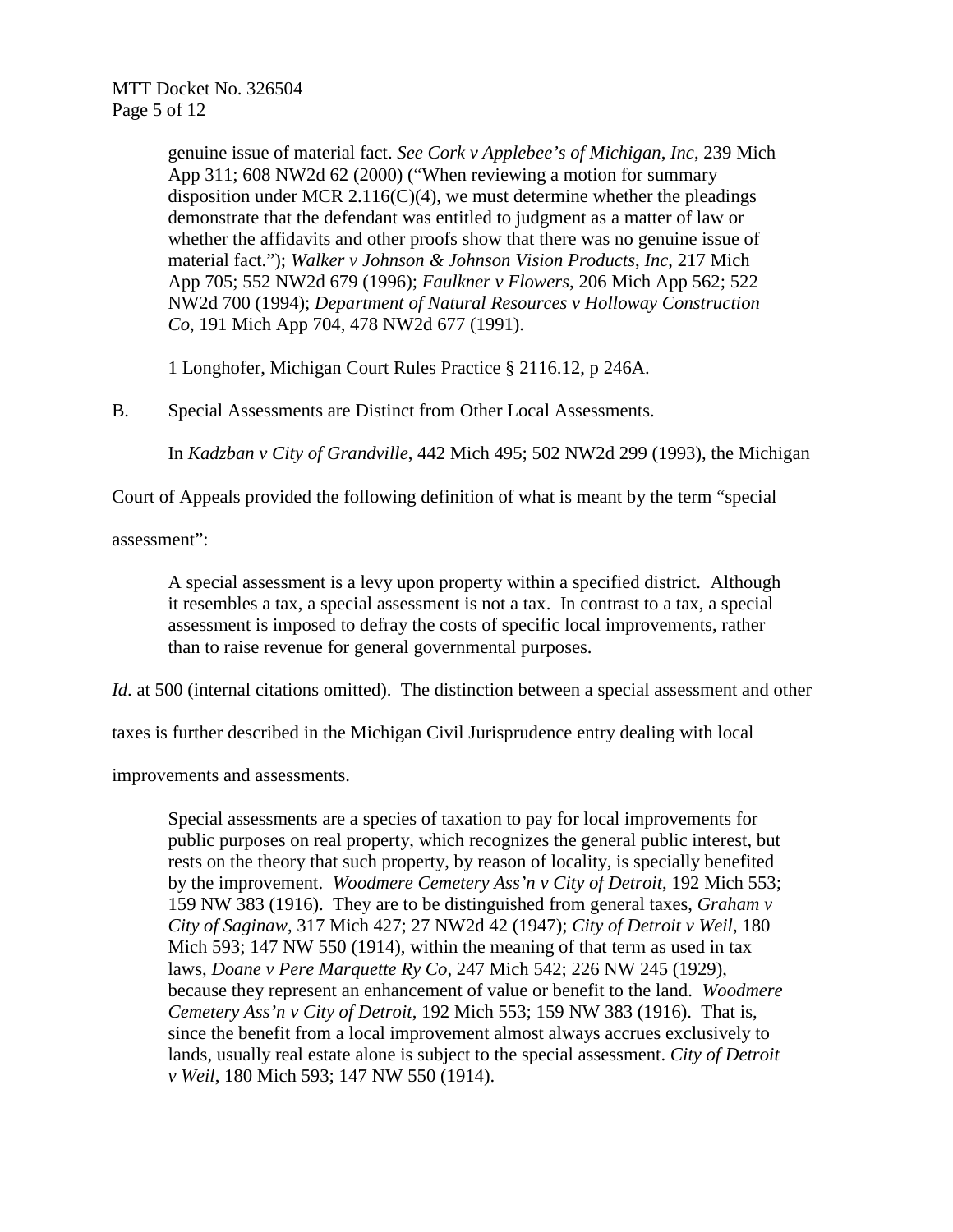MTT Docket No. 326504 Page 6 of 12

16 Mich Civ Jur, Local Improvements and Assessments § 33, p 421. In other words, a special assessment should be viewed as a specific levy designed to recover the costs of improvements that confer local and peculiar benefits upon property within a defined area. *Kadzban*, *supra* at 500; *see also Graham v Kochville Twp*, 236 Mich App 141, 150; 599 NW2d 793 (1999).

C. MCL 211.741 and MCL 41.724a Govern Special Assessment Notices.

The interrelationship between MCL 211.741 and MCL 41.724a govern Respondent's Motion. MCL 211.741(1) states, "notice of all hearings in the special assessment proceedings shall be given as provided in this act in addition to any notice of hearings to be given by publication or posting as required by statute, charter, or ordinance." The statute further provides that notice of special assessment must be given to each owner or party in interest in property to be assessed "whose name appears upon the last local tax assessment records by mailing by first class mail addressed to that owner or party at the address shown on the tax records at least 10 days before the date of the hearing." MCL 211.741(1).

MCL 41.724a(2) governs the public notice requirements for special assessments. The statute requires that a notice of hearing in special assessment proceedings must be published twice before the hearing in a newspaper circulating in the township. Furthermore, MCL 41.724a(2) permits, but does not require, parcels affected by the special assessment to be listed by property identification numbers.

If a taxing authority satisfies the personal notice requirements of MCL 211.741 and the public notice requirements of MCL 41.724(a), "one owning land within the district must be presumed to have received notice." 16 Mich Civ Jur, Local Improvements and Assessments, § 24, p 412 (citing *Van Zanten v City of Grand Haven*, 174 Mich 282; 140 NW 471 (1913)).

Respondent submitted the following affidavits to support its claim that it satisfied the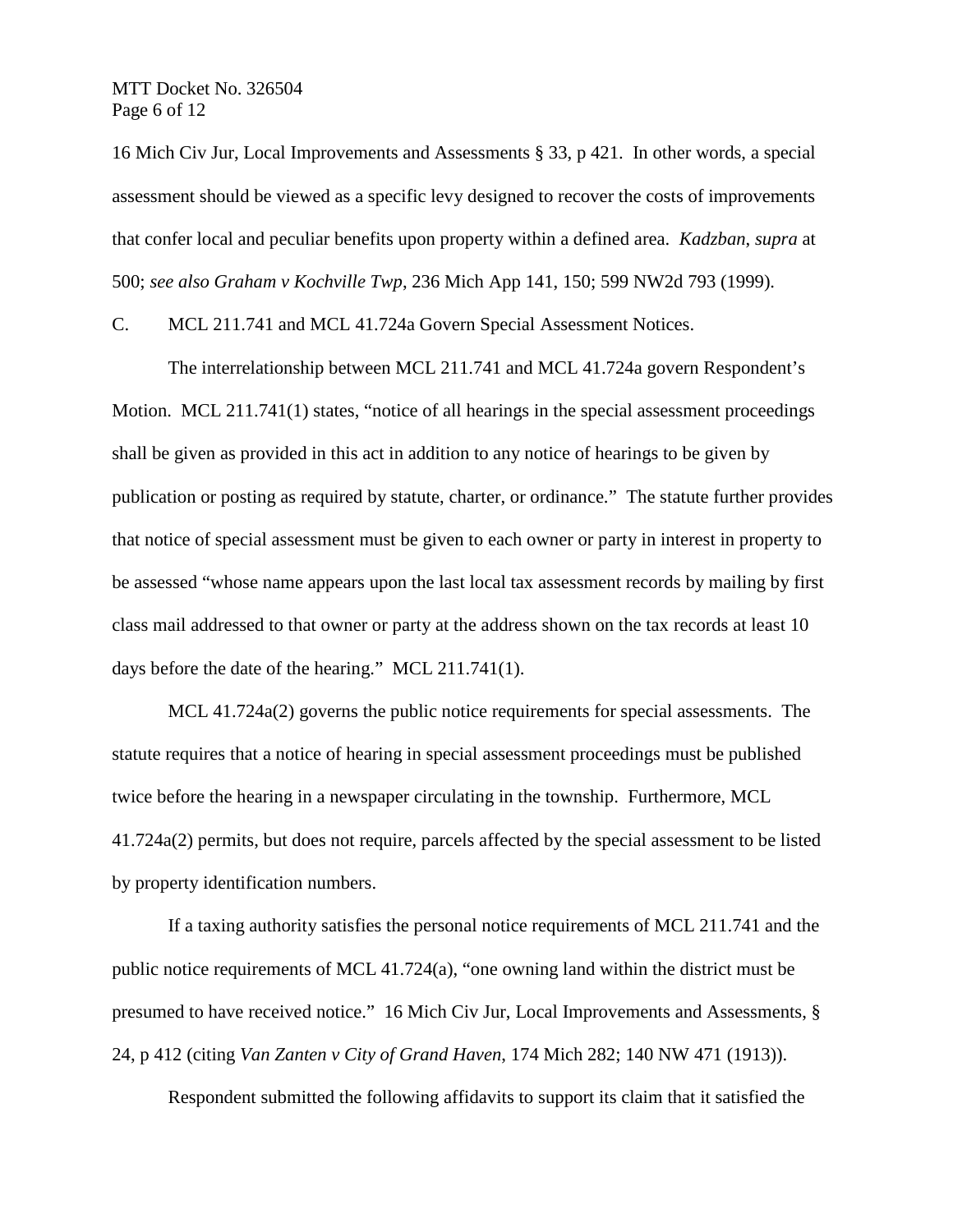MTT Docket No. 326504 Page 7 of 12

notice provisions contained within the pertinent statutes: two affidavits from Jane Vanderpoel stating that she published notice concerning the water special assessment district on November 2, 2005 and November 9, 2005, as well as on March 29, 2006 and April 5, 2006; two affidavits from Shirly Sibilia, Sanilac Township Clerk, proclaiming that she sent notice of the hearing to each owner assessed for the improvement by way of first-class mail on November 1, 2005 and March 30, 2006.

Petitioners, on the other hand, failed to submit any evidence to contradict Respondent's assertions that it satisfied the statutory notice requirements. Instead, Petitioners' relevant evidence amounted to affidavits from Wayne A. Smith, attorney for Petitioners, and Alice M. Smith. Ms. Smith avers that they never received actual, personal notice of the special assessment.

Based on the evidence, the Tribunal finds that Respondent has satisfied the notice requirements contained within MCL 211.741 and MCL 41.724a, with regard to the special assessment at issue in this matter. Respondent's uncontroverted evidence indicates that Respondent mailed two notices to Petitioners and published four notices in a local newspaper. As such, Respondent has satisfied its statutory duty to provide notice to those within the special assessment district.

Respondent's evidence establishes that it has satisfied the special assessment notice requirements as set forth in MCL 211.741, and case law on the issue of public versus actual notice further supports the Tribunal's conclusions. In *Ferguson v Township of Hamburg*, unpublished opinion per curiam of the Court of Appeals, issued April 13, 2004 (Docket No. 243852), available at 2004 WL 790426, a taxpayer appealed the Tribunal's dismissal of the special assessment appeal with regard to a sanitary sewer project for lack of subject matter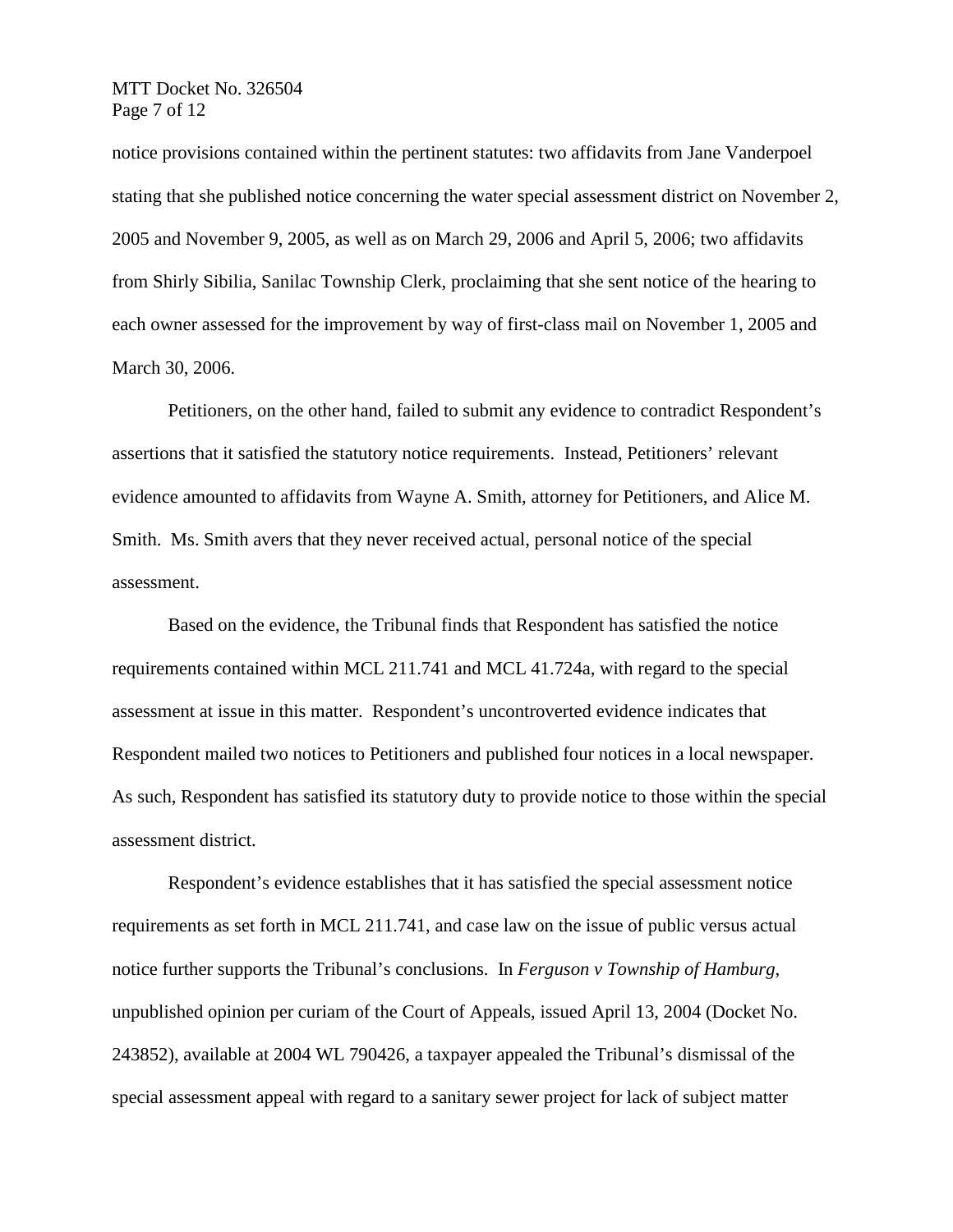MTT Docket No. 326504 Page 8 of 12

jurisdiction. Among other things, the taxpayer in *Ferguson* alleged that the special assessment was invalid because she never received written notice of the two public hearings held prior to the approval of the special assessment roll, as required by statute. The Tribunal rejected these claims after Respondent provided an affidavit in which a Hamburg Township engineer stated that he met with Ferguson and her husband and informed them of the public hearing, told her of her ability to object at that hearing, and informed her about the opportunity to appeal the special assessment with the Tribunal. The Tribunal understands *Ferguson* as an indication that the failure to receive written notice is not enough to overturn a special assessment.

In the case of *Anderson v Selma Twp*, *Wexford County*, 95 Mich App 112; 290 NW2d 97 ([1](#page-7-0)980)(Danhof, C.J., dissenting),<sup>1</sup> Chief Judge Danhof read the special assessment notice requirements, as described in MCL 41.726, as being discharged upon the act of the Township mailing the personal notice. *Id*. at 119. Chief Judge Danhof stressed that the section did not explicitly require receipt of the notice. Specifically, his dissent expressed a concern that requiring actual receipt of notice by a taxpayer "would place an impossible burden upon an assessing township: no special assessment could ever be final unless a township could prove that each affected individual received 'personal notice.'" *Id*. Chief Judge Danhof suggested that the

<span id="page-7-0"></span> <sup>1</sup> In *Anderson v Selma Twp*, *Wexford County*, 95 Mich App 112; 290 NW2d 97 (1980), the majority remanded the case back to the Tribunal for a determination on the issue of whether the petitioners received personal notice of the special assessment hearing. Specifically, the court stated, "In the present case, plaintiffs' claim that they never received personal notice of the special assessment hearing, if believed, is sufficient to challenge their individual assessments." *Id*. at 117. Unfortunately, after conducting a strenuous search, the Tribunal was unable to find any record of the proceedings occurring after the case was remanded to the Tribunal. Nevertheless, the Tribunal recognizes that such an order by the Michigan Court of Appeals could be construed as an indication that if a taxpayer did not receive actual notice of the special assessment hearing, the special assessment may be invalid. However, the Tribunal views these words to mean that the taxpayer must still present some evidence suggesting that the notice was never received. Furthermore, in light of the legal treatises and case law concerning public notice described in the balance of this Order, merely claiming no notice was received is an ineffective way to avoid a special assessment.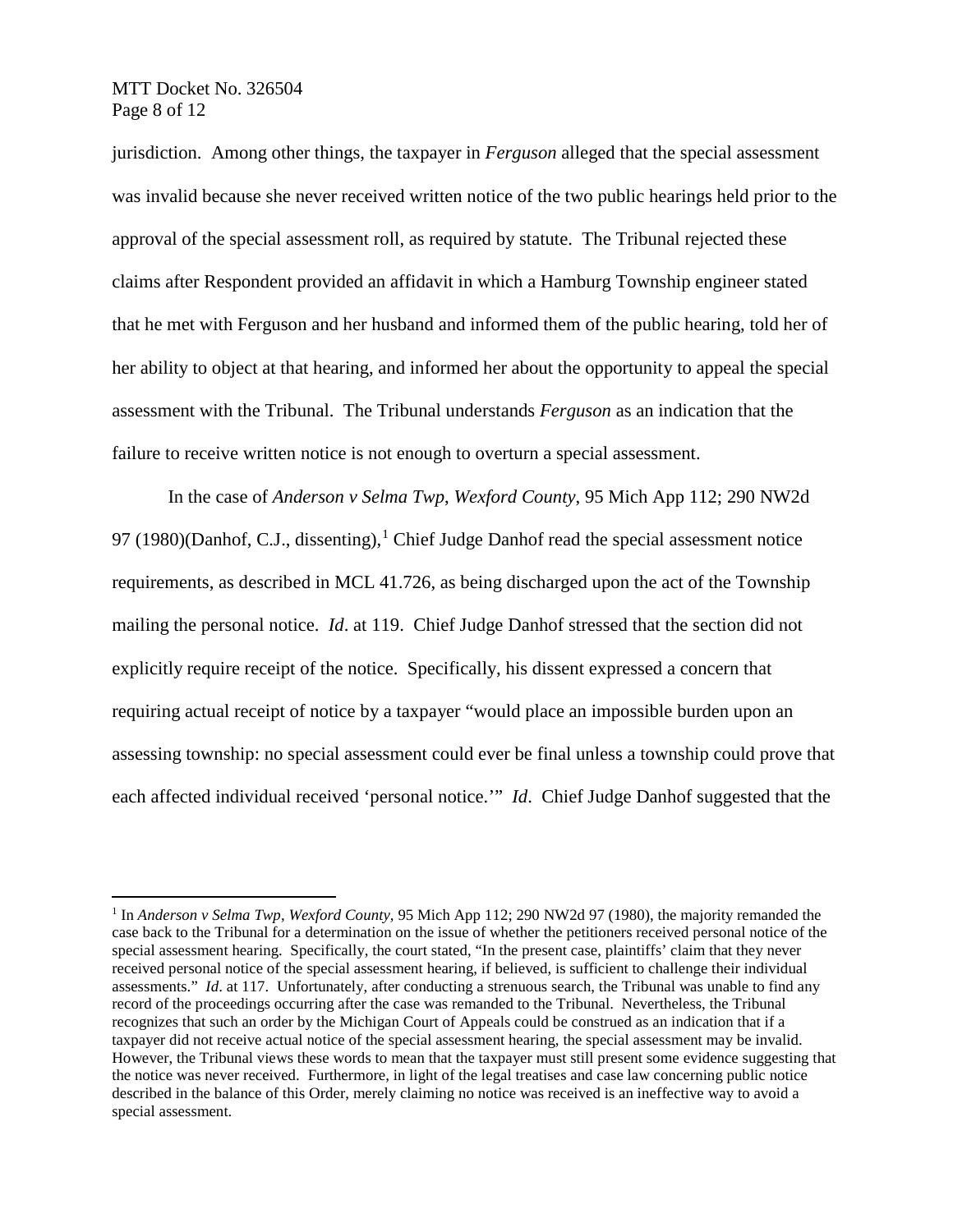# MTT Docket No. 326504 Page 9 of 12

majority's holding would provide a blueprint for a taxpayer to escape the special assessment liability by simply claiming a lack of personal notice. *Id*.

In further support of his conclusion, Chief Judge Danhof looked at the complementary statutory language in MCL 41.724a(4). Significantly, MCL 41.724a(4) provides that "[t]he method of giving notice by mail as provided in this section is declared to be the method that is reasonably certain to inform those to be assessed of the special assessment proceedings." Under Danhof's view, if the Legislature intended to require actual notice, it would not follow that a method considered that was only "reasonably certain" to effect those with an interest in the special assessment.

Chief Judge Danhof's dissent in *Anderson v Selma Twp*, *Wexford County* is in agreement with the Michigan legal encyclopedia's annotation on the issue.

If notice is required by ordinance, it need not necessarily be personally served on the owners but may often be given constructively, such as by posting it. In fact, any method of informing interested property owners tending to satisfy the constitutional requirement that property not be taken without due process of law usually will be upheld where no denial of justice results.

16 Mich Civ Jur, Local Improvements and Assessments, § 70, p 463 (internal citations omitted).

The case of *Wortelboer v Benzie County*, 212 Mich App 208; 537 NW2d 603 (1995), can

also be read to sustain the Tribunal's decision to grant Respondent's Motion for Summary

Disposition. In *Wortelboer*, the court of appeals stated,

Due process is satisfied when interested parties are given notice through a method that is reasonably calculated under the circumstances to apprise them of proceedings that may directly and adversely affect their legally protected interests and afford them an opportunity to respond. *Int*'*l Salt Co v Wayne Cty Drain Comm*'*r*, 367 Mich 160, 167-169; 116 NW2d 328 (1962), citing *Mullane v Central Hanover Bank & Trust Co*, 339 US 306; 70 S Ct 652; 94 L Ed 865 (1950), and *Walker v City of Hutchinson*, 352 US 112, 77 S Ct 200, 1 LEd2d 178 (1956). Notice by publication is sufficient to satisfy the due process requirement of notice when, under the circumstances, it is not reasonably possible or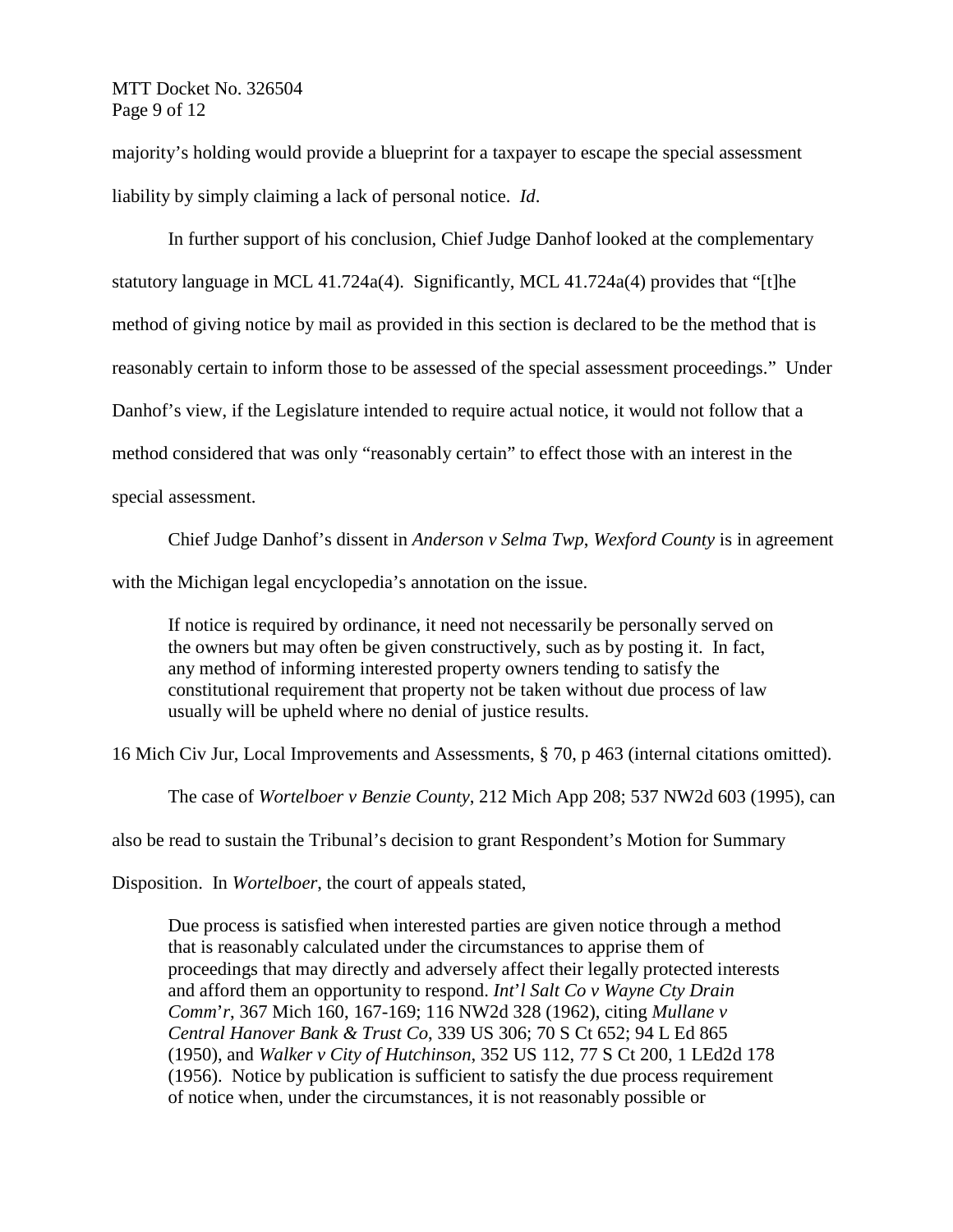practicable to provide more adequate notice. *Harter v City of Swartz Creek (On Rehearing)*, 68 Mich App 403, 406; 242 NW2d 792 (1976), citing *Mullane*, *supra.*

*Wortelboer*, *supra* at 218. Here, in addition to notice by publication, Respondent mailed multiple notices to Petitioners regarding the public hearing concerning the special assessment. As noted above, Respondent has supported its claims with affidavits from the Sanilac Township Clerk indicating that personal notices regarding the special assessment were mailed to Petitioners and public notices regarding the special assessment were posted in the local newspaper. Clearly, Respondent has comported with the notice requirements found within MCL 211.741 and MCL 41.724a.

# **VI. CONCLUSIONS OF LAW**

The above discussion concerning the notice requirements associated with a special assessment only tangentially addresses the ultimate issue of this case: Whether Petitioners' appeal of the special assessment is properly before the Tribunal. The Tribunal has carefully considered Respondent's Motion for Summary Disposition under the criteria for MCR  $2.116(C)(4)$ , and based on the pleadings and other documentary evidence filed with the Tribunal, determines that granting Respondent's Motion is appropriate.

In the above-captioned matter, Respondent's motion for summary disposition contends that Petitioners are precluded from seeking redress at the Tribunal for the special assessment that is the subject of this appeal because they never protested the special assessment to the Board of Review. Petitioners counter with the argument that their obligation to protest an assessment before the Board of Review is contingent upon them receiving personal notice of the assessment.

While such a claim seems intuitively sound in reasoning, the express language of the statute undermines Petitioners' assertions. No safe harbor provisions exist within MCL 211.741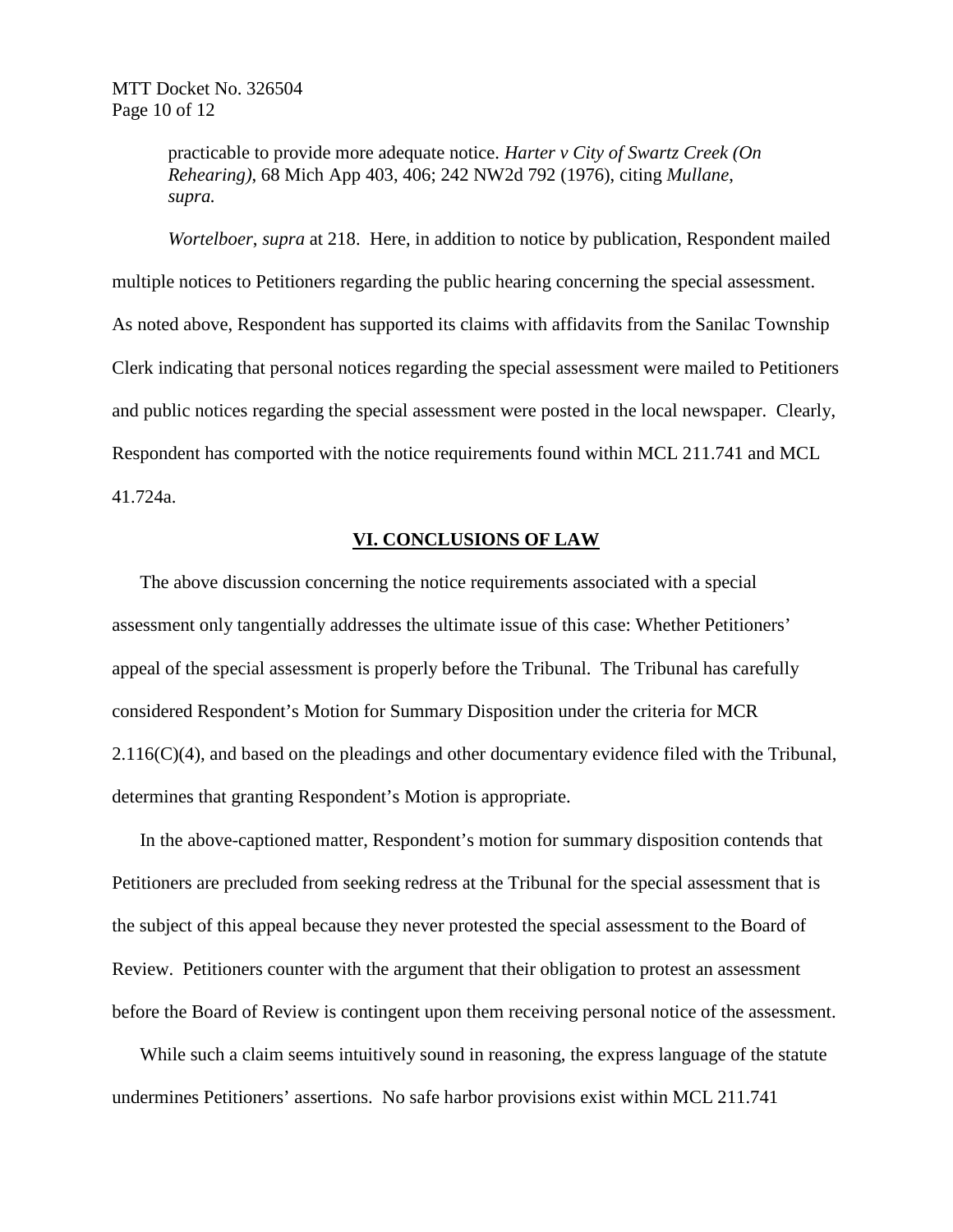MTT Docket No. 326504 Page 11 of 12

allowing a taxpayer to avoid paying a special assessment because a lack of actual, personal notice prevented the taxpayer from attending the hearing designated to confirm the special assessment. Petitioners have cited no case law that would suggest otherwise. The fact that Petitioners allege a lack of personal or actual notice is not enough to defeat the requirement that they must protest the special assessment at the public hearing.

Petitioners focus only on the personal notices mailed to each taxpayer affected by the special assessment and do not address the gravamen of Respondent's Motion: Petitioners failed to protest the special assessment on or before the hearing confirming the special assessment district. In any event, it is clear that Petitioners failed to protest the special assessment before the review board designated to hear the taxpayer complaints. While Petitioners' brief indicates that whether they protested the special assessment at the designated hearing constitutes a genuine issue of material fact. Based upon the pleadings filed in this matter, Petitioners at no time contend that they appeared at any hearing to protest the establishment of the special assessment district, their inclusion in it, or the special assessment itself. There is no indication that Petitioners appeared before the hearing to protest the special assessment. Petitioners' pro forma Petition erroneously indicates they were asserting jurisdiction of the basis of filing a Petition with the Tribunal within 30 days of the Certification of the Special Assessment Roll. Furthermore, Petitioners' Amended Petition states "Petitioners were of the opinion that attendance at any meetings was for the purpose of inducement of the Board of Respondent to take contrary action, but that such an outcome was not a viable eventuality and therefore would be nugatory." Both statements signify a failure by Petitioners to protest the special assessment at the hearing designated to address taxpayers' concerns. As such, Petitioners have failed to satisfy the jurisdictional requirements of MCL 211.741.